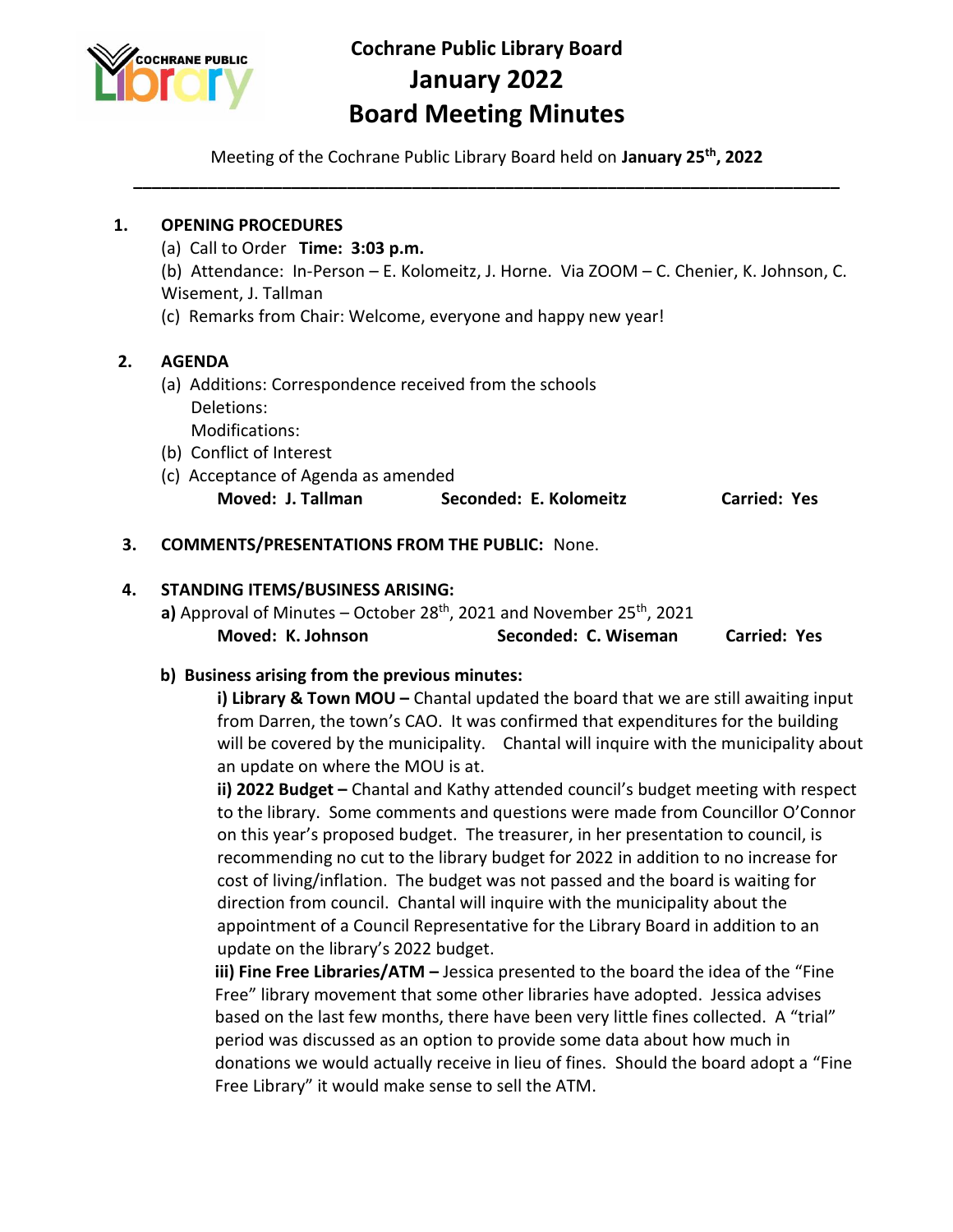**Motion 2022-01:** To approve a trial period where the library will eliminate collecting fines for overdue materials, to be reviewed again in September 2022.

**Moved: J. Tallman Seconded: E. Kolomeitz Carried: Yes**

**Motion** 2022-02: To approve the sale of the ATM machine. **Moved: C. Chenier Seconded: K. Johnson Carried: Yes**

**iv) Municipal Exclusions –** This was raised at the October meeting after concerns that the library could no longer access services of the HR manager. Councillor Hutchinson posed the question at our budget meeting and it was confirmed that yes, the library can indeed access the services of the HR manager. Kathy and Chantal met with Emad, Darren and Mayor Clement and requests for HR services for the library will be filtered through the board on an ongoing basis.

### **c) Policy& By-Law Review –** None.

**d) Librarian's Report** – November and December 2021. The people counter is malfunctioning and "people counter stats" are skewed. Replacements have been priced out. **Motion 2022-03:** To purchase a replacement people counter, not to exceed

the amount of \$500.

**Moved: E. Kolomeitz Seconded: C. Wiseman Carried: Yes** Archives Live Sessions on Facebook have been popular. Jason Douma and Jason Boyer have been added to the building's emergency call out list. There is an interest to reinstate the Reading Buddies program but virtually at this time. For in person programming , the board will revisit the issue next month to see where the province is at in terms of public health guidelines.

**e) OH&S Report** – November and December 2021. The back door to the library is frozen and Jessica has called Jason Douma to come and look at it. Since Beatrice's retirement, the library currently has no trained worker representative. Ardis has volunteered and training dates have been confirmed.

**f) Financial Reports** – November and December 2021

- Treasurer's Report Reviewed.
- Monthly Financial Summary Reviewed.
- Invoices for Review: None due to COVID.

#### **g) Committee Reports:**

Financial Meeting: None Human Resources Committee: None Ad Hoc Gallery Committee: None Ad Hoc Archives Committee: None Ad Hoc Fundraising Committee: No Report

**h) Motions passed electronically**: None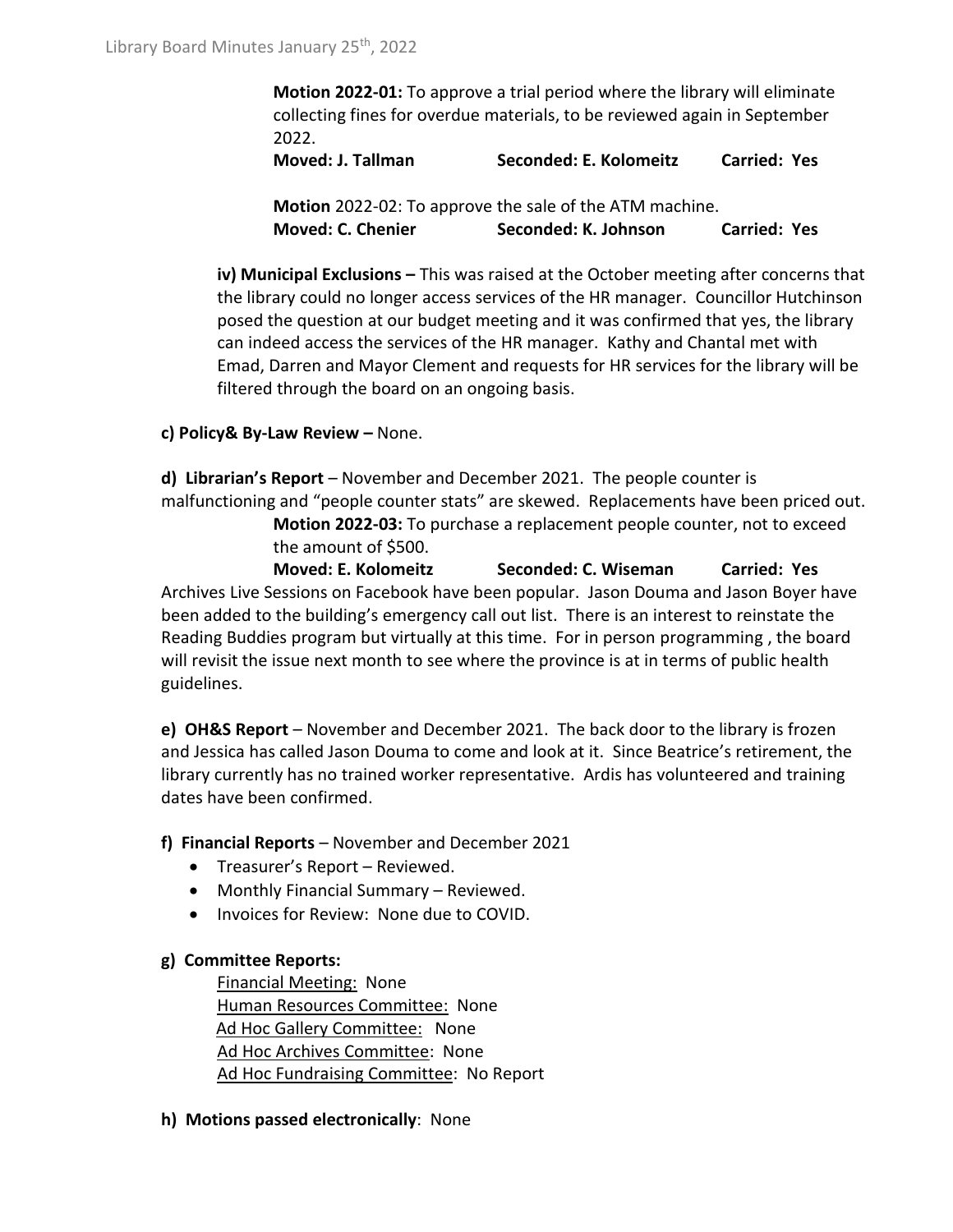#### **5. NEW BUSINESS:**

**a) Workplace Harassment Seminar -** Chantal advised the board that the Municipality hosted this workshop and extended the invitation to library staff and board. Jessica, Ardis and Hilary participated and Chantal participated on behalf of the board. Very informative and interactive workshop.

**b) COVID-19 Protocols –** In December as Ontario moved into a modified stage 2 of the province's re-opening plan, the board decided to remain open to the public but with limited capacity. Signage was put in place, plexiglass is set up for staff serving patrons, curbside remained available to patrons and all programming returned to fully virtual. The board discussed continuing as is until further direction is received from the province.

**-**A staff member advised Chantal that a particular patron is not complying with the masking policy, as noted in the signage posted in the library. Jessica presented some information from other libraries on how this is being addressed. Staff are to ask for compliance and if patrons choose not to comply, curbside is available for them.

**c) CO-OP Student** – Jessica advised that a request received from Nouveau Regard to have a COOP placement grade 12 student. It would commence mid-February for a few hours Monday to Friday until the end of the school year. The board discussed and agreed.

**d) OLA Super Conference (virtual) –** Commences on February 1<sup>st</sup> for several days. Jessica had won an attendance paid for the 2020 super conference which they will honour for this conference. Board members can participate at no cost. Board sessions are slated for Saturday February  $5<sup>th</sup>$  if there are any board members that are interested in participating. Board members can register through the main OLA website.

**e) Hiring of Casuals –** The library is still able to operate with the number of casuals on hand. **f) Health and Safety –** Discussed under Occupational, Health and Safety Report.

#### **6. CORRESPONDENCE (IN):**

- **a)** Letter from Nouveau Regard Daxon Genier recipient of library bursary
- **b)** Letter from Cochrane High School Aviana Perrault recipient of library bursary
	- **c)** Letter of thanks from Aviana Perrault

#### **CORRESPONDENCE (OUT):**

**a)** None

 **7. IN-CAMERA:** HR Matters **Time In:** 4:49 p.m.

#### **OUT-OF CAMERA:**

**Time Out:** 4:59 p.m.

**Motion #2022-04** to approve assigning Ardis to the applicable level of salary in accordance with her current position and level of seniority. This is retroactive to her date of assignment to the position, August 23<sup>rd</sup>, 2021. **Moved: C. Chenier Seconded: J. Tallman Carried: Yes**